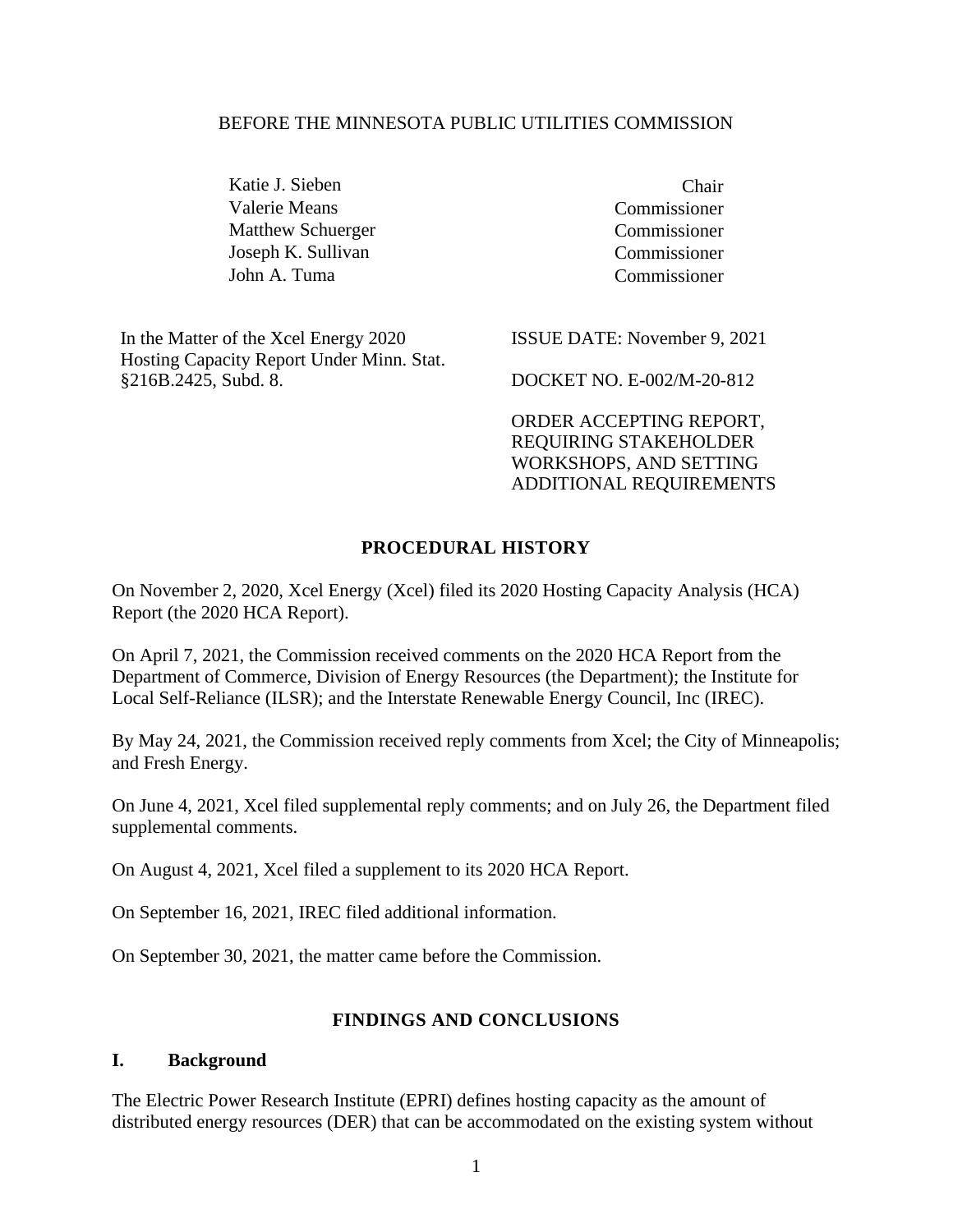adversely affecting power quality or reliability under existing control configurations and without requiring infrastructure upgrades.<sup>1</sup> An HCA evaluates a utility's distribution system to find locations where DER may interconnect, as well as mitigation measures that might enhance the distribution system's capacity to accommodate interconnection.

In 2015 the Legislature adopted Minn. Stat. § 216B.2425, subdivision 8, which requires distribution studies, as follows:

> Each [public utility that files Biennial Transmission Projects Reports and] that is operating under a multiyear rate plan approved under section 216B.16, subdivision 19, shall conduct a distribution study to identify interconnection points on its distribution system for smallscale distributed generation resources and shall identify necessary distribution upgrades to support the continued development of distributed generation resources, and shall include the study in its [Biennial Transmission Projects Report].

In 2016, Xcel began filing its distribution studies (the filings are commonly referred to as hosting capacity analysis reports, or HCA reports). Under the statute, the study must be conducted biennially, in odd-numbered years, and included in the utility's biennial transmission projects report. However, at parties' request, Xcel agreed to file this study annually, and therefore files its HCA reports separately from its biennial transmission projects reports. The Commission's most recent order was in 2020 (the 2020 HCA Order),<sup>2</sup> which accepted the Company's 2019 HCA report and established additional requirements for the next report.

# **II. Xcel's 2020 HCA Report**

Xcel stated that the two primary statutory objectives for the HCA are to identify available locations for DER interconnection on the distribution system and to identify necessary upgrades to support continued development of distributed generation.

For each annual HCA, Xcel has used the Distribution Resource Integration and Value Estimation (DRIVE) tool, developed by EPRI to conduct its HCA report. Until 2020, DRIVE offered two methodologies to conduct the HCA – the Small Distributed and the Large Centralized. Xcel has used the Large Centralized methodology since 2017. In 2020, EPRI added a new methodology and renamed the initial DRIVE methodologies – dropping the "size" from each, as their use is not defined by the small or large Distributed Energy Resources (DER) size, but the purpose for use, i.e., the Use Case. As a result, the current DRIVE methodologies are: (1) Distributed, which is intended to support a planning use case; (2) Centralized, which supports an interconnection use case; and (3) a new Combined methodology, which supports a combined planning and interconnection use case.

 $1$  EPRI, Impact Factors, Methods and Considerations for Calculating and Applying Hosting Capacity, 2018 Technical Update, at v.

<sup>2</sup> *In the Matter of Xcel's 2019 Hosting Capacity Analysis Report*, Docket No. E-002/M-19-685, Order Accepting Report and Setting Further Requirements (July 31, 2020).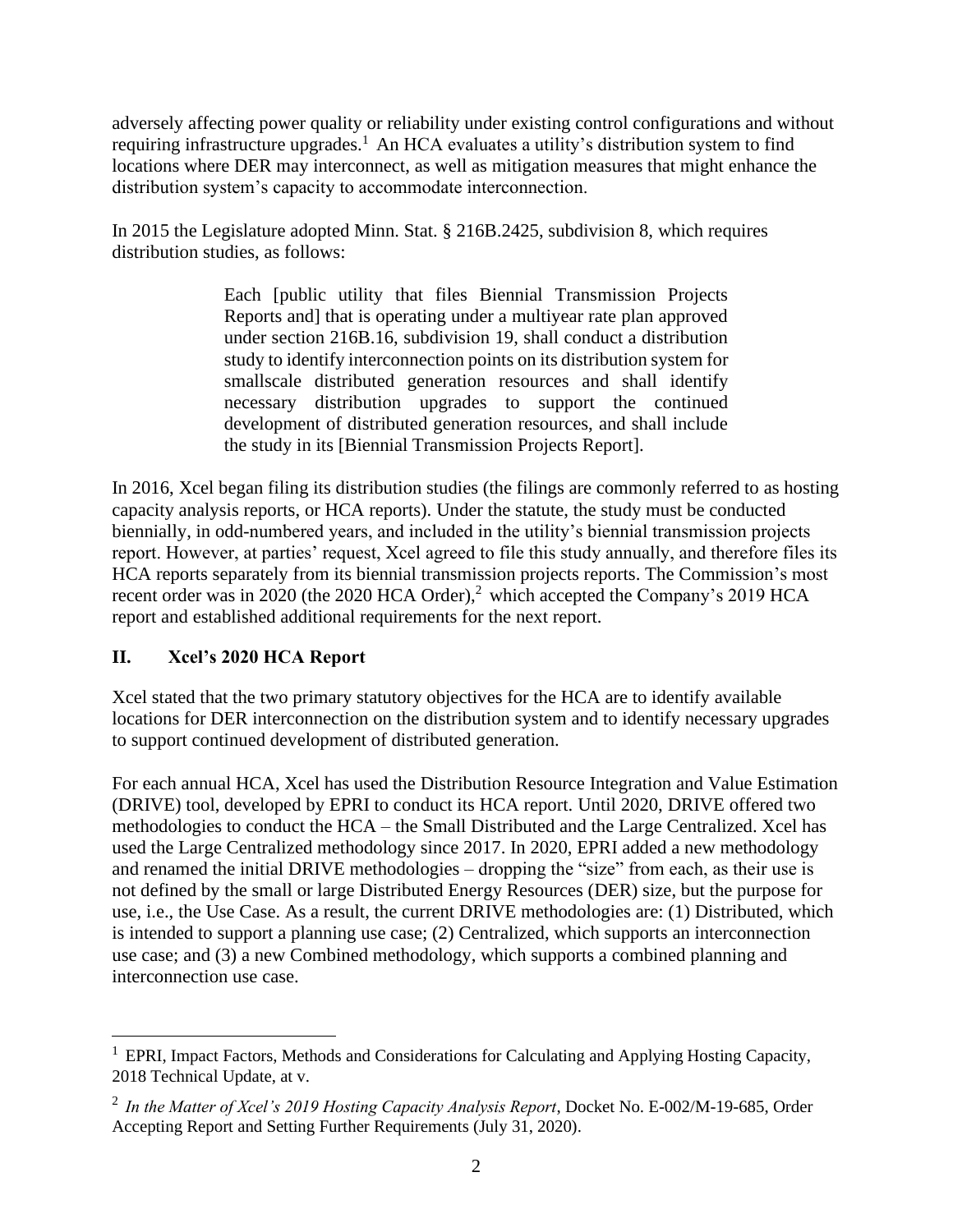Xcel stated that the Centralized method continues to be the most appropriate for its 2020 analysis because the primary Use Case is to aid the interconnection process and advance the long-term goal for integrating HCA with the early steps in the Minnesota Distributed Energy Resources Interconnection Process (MN DIP).

Xcel's 2020 HCA results are shown in a tabular format and as an interactive visual representation, or heat map. The results are a snapshot in time as of August 2020, based on the characteristics and topology of the Company's distribution system at that time. Xcel explained that the hosting capacity for a feeder is a range of values that depends on several variables, including DER location, DER technology, load characteristics, feeder design, and feeder operation. Any addition of new generation on a feeder will reduce the available hosting capacity by an unknown value, impacted predominantly by the location of new DER.

The 2020 HCA results show that 122 feeders have zero maximum hosting capacity. Most of these feeders (97) have at least one megawatt (MW) of existing DER on them. DRIVE considers potential DER in increments of 100 kilowatt (kW) on three-phase sections, which means that if a feeder shows zero hosting capacity, the actual available capacity may be something between zero and 100 kW.

Xcel also stated that the Company worked with stakeholders in June 2020 to gain insight and feedback on the HCA process, tools, methodology, technical assumptions, limiting criteria, and threshold values used in the DRIVE analysis and to discuss factors that warrant a feeder model update.

Xcel further explained that the 2020 HCA presents the discrete hosting capacity of individual feeders without analysis of the cumulative effects of DER additions to substations or the transmission system. As DER penetration increases, system constraints are likely to limit hosting capacity in various geographical areas. For instance, a substation may have three feeders with three MW of available capacity on each, but the substation or transmission systems may not have nine MW of available capacity. As a result, the HCA is not a holistic system view, but rather a snapshot of the capabilities of individual feeders as they are positioned at the time of the analysis.

Although the parties recommended additional requirements for future HCA reports, the Department and ILSR recommended that the Commission accept the 2020 HCA Report, and no party objected to this recommendation. The Commission concurs that the report should be accepted and will do so but will also set forth additional requirements, as discussed below.

# **III. Compliance with the 2020 HCA Order**

As part of its filing in this case, Xcel addressed its compliance with the Commission's 2020 HCA Order, as follows:

- **Ordering paragraph 2**: Filed a compliance filing on August 20, 2020, identifying feeders with actual Daytime Minimum Load data in the 2019 HCA.
- **Ordering paragraph 4**: Organized three Stakeholder Workshops in September 2020 to collaborate with stakeholders in evaluating the costs and benefits associated with future long-term Use Cases for the HCA. Attachment D2 includes summary notes from these Workshops.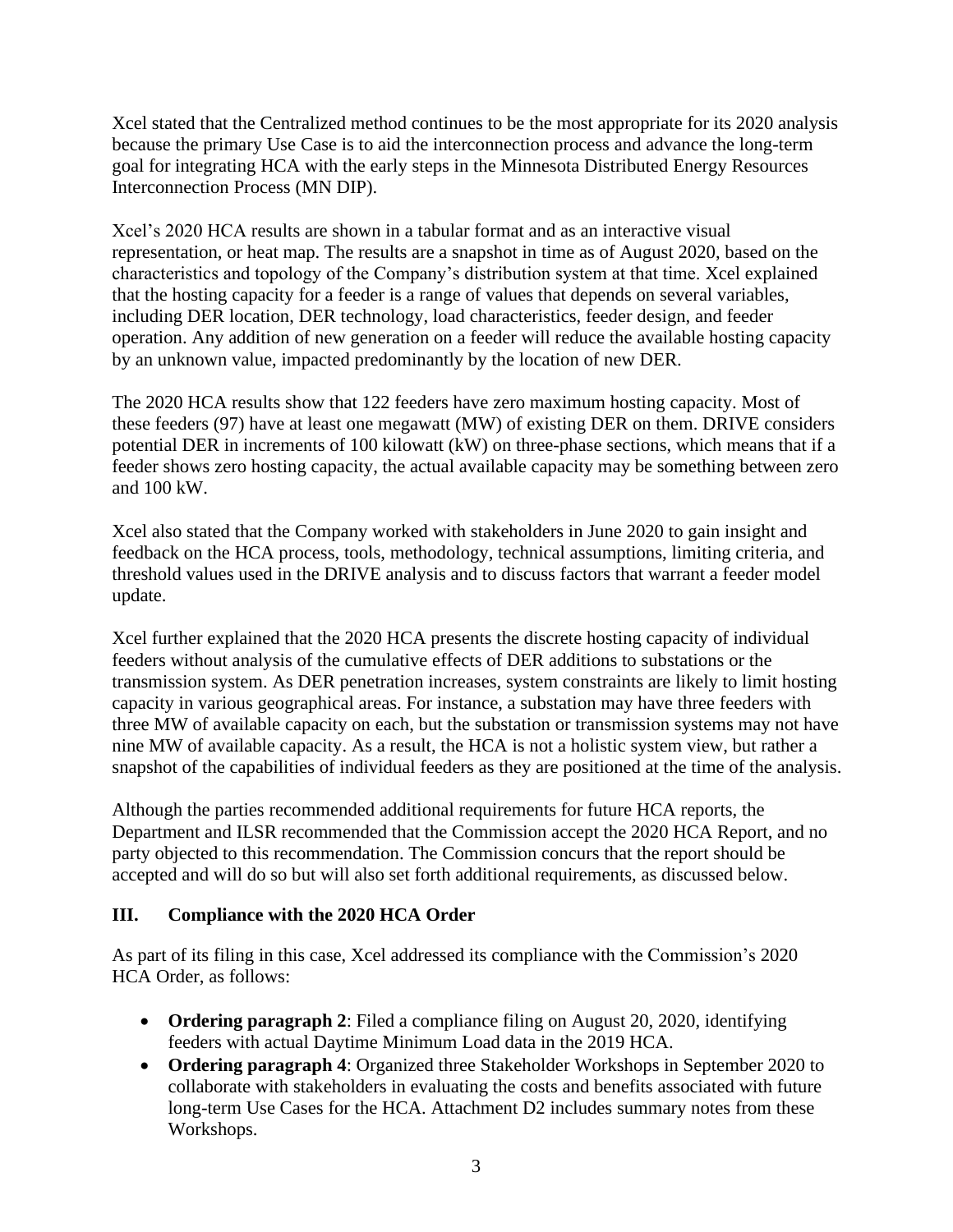- **Ordering paragraph 5**: Addressed integrating the HCA with the MN DIP preapplication and screening processes in future iterations of the HCA at the September 2020 Workshops
- **Ordering paragraph 6**: Included in the heat map pop-up and feeder Tabular Results the following: transformer name, feeder and transformer minimum loading, presence of a Load Tap Changer (LTC) or regulator in the substation, and whether the feeder is network or radial.
- **Ordering paragraph 7**: Filed an Integrated Distribution Plan compliance filing on October 30, 2020, including a discussion of how the HCA can be used to assist state energy policy goals and providing details on how a load hosting analysis would be conducted.
- **Ordering paragraph 8**: Included additional information in the 2020 HCA to provide sufficient information to be a reliable starting point for interconnection applications. For example, sub-feeder Tabular Results list all criteria violations and available hosting capacity by feeder segment and new notes field to the HCA map pop-up and feeder Tabular Results indicate installed voltage supervisory reclosing, constrained feeders and substations, and substations owned by another utility.
- **Ordering paragraph 9**: Addressed the long-term goal of using the HCA in the MN DIP Fast Track screens at the September 2020 Workshops.
- **Ordering paragraph 10**: Included an attachment (Attachment F to the 2020 HCA Report), which includes an analysis of monthly, quarterly, and semiannual HCA updates, including cost estimates.
- **Ordering paragraph 11**: Did not include, due to technical limitations, a unique name or number for each line segment in the HCA map pop-up. Attachment C, sub-feeder Tabular Results, include a unique number for each line segment. Xcel stated that it will continue to explore technical solutions to implement the segment identification in the pop-up in future updates.
- **Ordering paragraph 12**: Stated that showing the actual locations of distribution system lines in the HCA map would compromise grid security, customer privacy, and confidentiality and security. Described these concerns in more detail in Attachment E to the 2020 HCA Report.
- **Ordering paragraph 13**: Prepared a separate tabular report containing sub-feeder results, as Attachment C to the 2020 HCA Report. This spreadsheet is 50MB. The Order required that it be posted on the Company's website or email it if requested. It is posted on the website, but due to its size, it cannot be emailed.
- **Ordering paragraph 14**: Displayed on the heat map pop-up and feeder tabular report whether the DML value displayed is an actual or estimated value and used actual Daytime Minimum Load (DML) values for 894 feeders out of 1,050 feeders.
- **Ordering paragraph 15**: Prepared a separate tabular report for sub-feeder results, which provides all criteria threshold violations and corresponding hosting capacity values for each feeder segment. The heat map continues to display the primary violation only, due to size constraints in the pop-up field.
- **Ordering paragraph 16**: Did not conduct a sensitivity analysis for the 2020 HCA.
- **Ordering paragraph 17**: Will develop a written data validation plan for that Use Case and solicit written feedback from stakeholders when the Commission determines the Use Case for our future HCAs.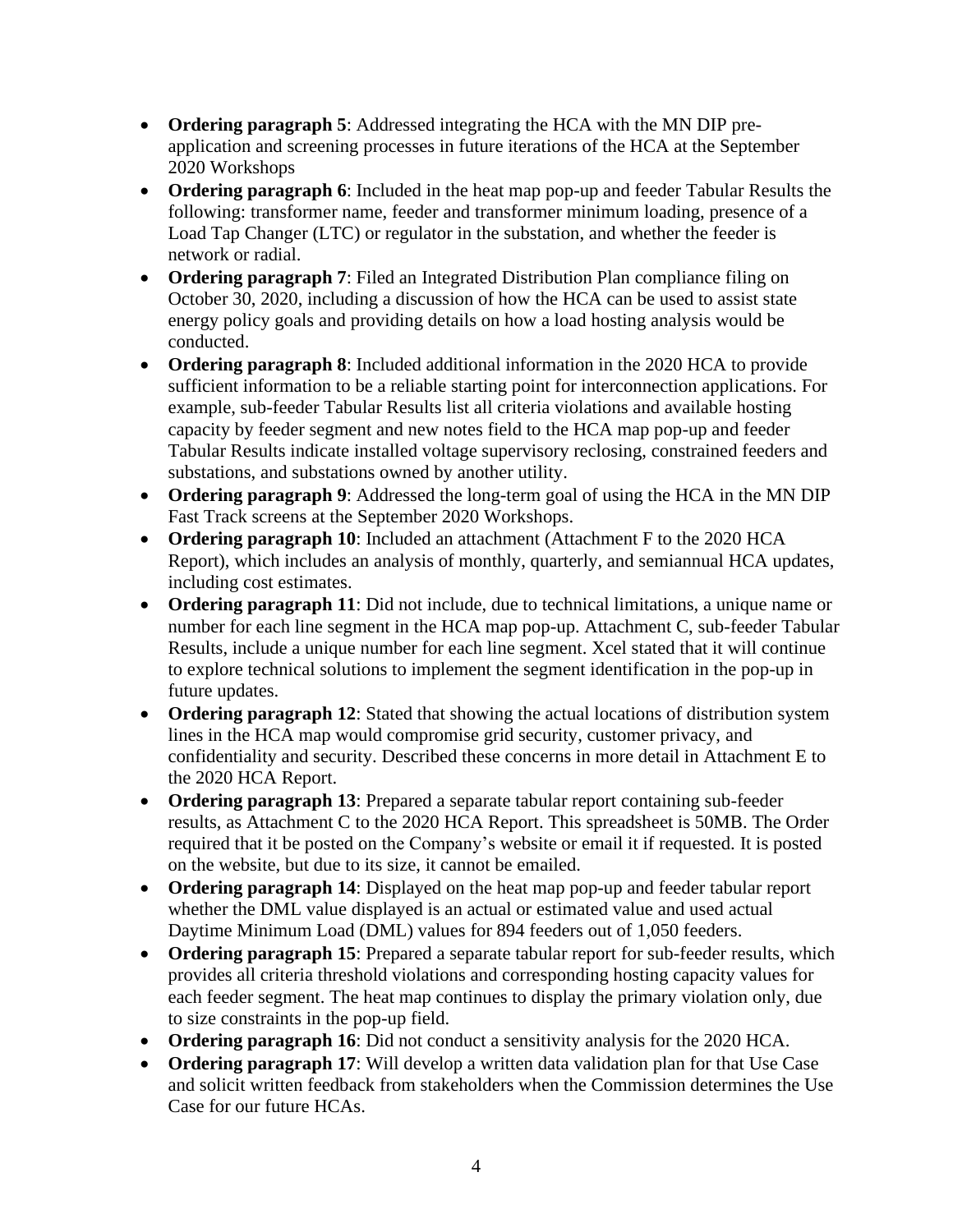- **Ordering paragraph 18**: Provided in Attachment E to the 2020 HCA Report a detailed evaluation of grid security and customer privacy, and confidentiality and security concerns, including discussion on redacting customer energy use data.
- **Ordering paragraphs 21-23**: Implemented the 2020 engagement plan and organized three stakeholder Workshops in June 2020, which included Commission Staff overseeing a discussion between the Company and stakeholders on the technical assumptions, limiting criteria, and thresholds used in the 2020 HCA Report; attachment D1 includes summary notes from these Workshops. The document and the 2020 HCA Report (Attachment A) describe how the feedback was implemented in the 2020 HCA Report.
- **Ordering paragraph 24**: Filed the 2020 HCA Report on November 2, 2020.

The Department recommended that the Commission continue to require Xcel comply with ordering paragraph 8, which requires that "HCA reports be detailed enough to provide developers with a reliable estimate of the available level of hosting capacity at the feeder and sub-feeder at the time of submittal of the report to the extent practicable. The information should be sufficient to provide developers with a starting point for interconnection applications." Xcel did not oppose this recommendation, and the Commission concurs with the Department that it is reasonable to retain this requirement.

In addition to carrying forward the requirements of ordering paragraph 8, the Commission will also require Xcel to fully comply with other ordering paragraphs, including paragraphs 4, 5, 9, 11, 15, and 17 of the 2020 HCA Order.

Regarding ordering paragraphs 11 and 15, some of the parties noted that the availability of the criteria violation information on the online maps varied by feeder. Xcel stated that it had included the information on the tabular spreadsheet but acknowledged that the information was not included on the online map in all instances. Xcel instead included instructions on its hosting capacity webpage on how to access the information. Xcel explained that from a technical perspective, access to this information was constrained in the map pop-up boxes due to the need for additional fields and multiple sub-feeder information. Xcel also stated that there were limitations on providing unique identifiers for each line segment in the online map pop-up box and that due to aggregating certain line segments for security reasons, it was unable to match a specific section identification with the sub-feeder/heat map.

IREC stated that other utilities provide the data Xcel has been directed to make available and that the Company should be required to comply with the requirements for criteria violation data and line segment naming.

The Commission recognizes the need for additional work from Xcel on the feasibility of sharing the data but concurs on the importance of making it available and will therefore direct Xcel to fully comply with the requirements of ordering paragraphs 11 and 15 of the 2020 HCA Order and publish all criteria violation and unique line segment numbers on the map by May 2022.

Because the requirements of ordering paragraphs 4, 5, 9, and 17 of the 2020 HCA Order continue to be relevant going forward, the Commission will also direct Xcel to continue to comply with these requirements.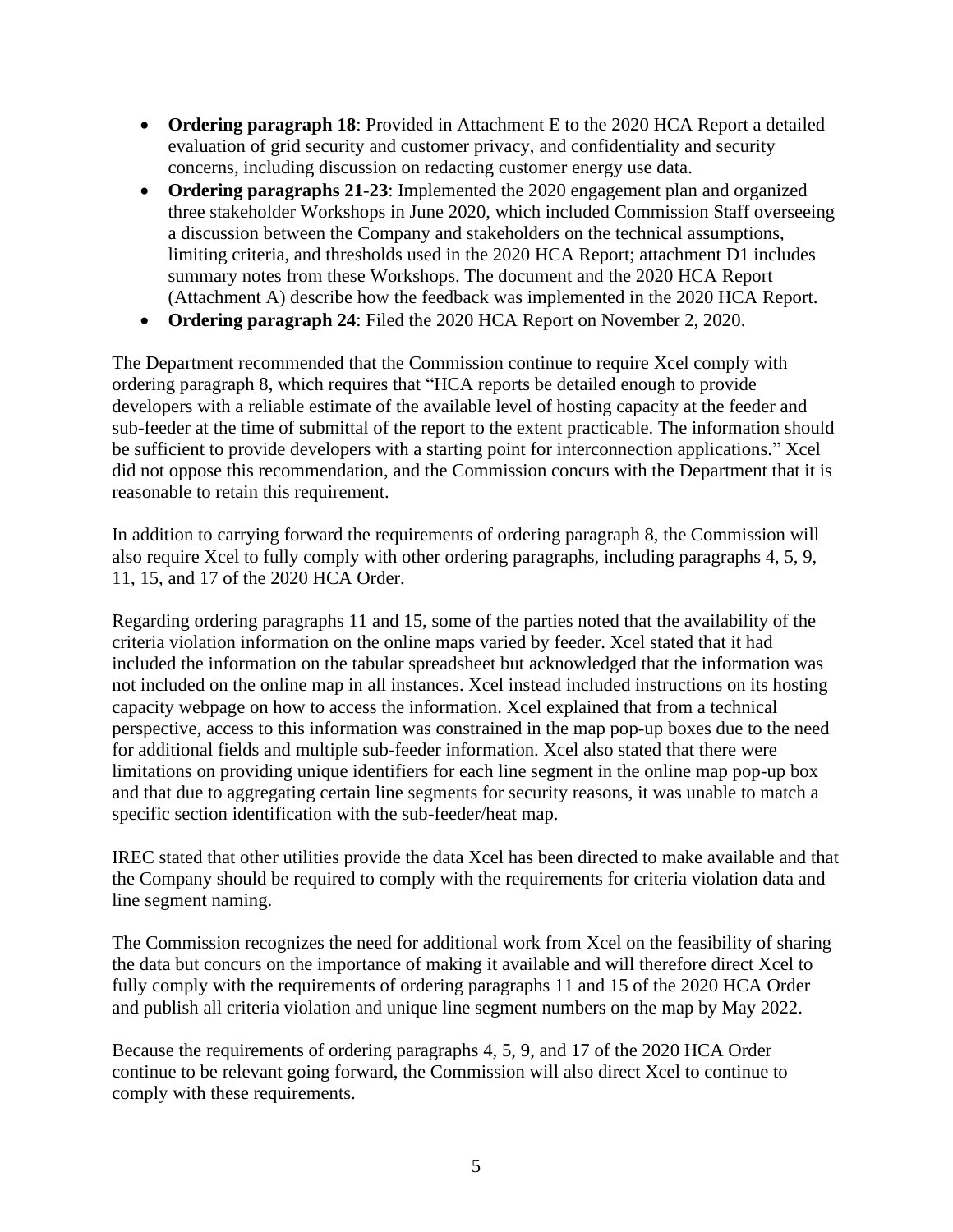### **IV. Load-based HCA**

Fresh Energy recommended that Xcel be required to conduct a load-based HCA that includes data and hosting capacity numbers relevant for siting new load DER. According to Fresh Energy, this would support local clean energy deployment and state emissions reduction goals by enabling customers to identify the best locations for installing electric vehicle charging stations, where to target building electrification activities, and how to design load DER projects to maximize their value to the electric grid.

IREC similarly recommended that Xcel conduct such an analysis, stating that a load HCA could provide important insight for the Commission and other stakeholders in examining long-term integrated distribution plans and investments, with the aim to integrate these resources in the lowest-cost manner for the benefit of ratepayers.

The City of Minneapolis also recommended requiring Xcel to conduct a load analysis, stating that an HCA for new load would facilitate a clearer understanding of the best locations for placing new electric vehicle chargers and targeting building electrification activities. In support of its recommendation, the City stated that anticipated new load includes the following:

- Electric Vehicles (EVs): Minneapolis has 2,761 EVs and Plug-in Hybrid EVs of the total 18,749 EVs registered statewide. The number of EVs in Minneapolis has doubled since April 2019, and the City has a goal to electrify its municipal vehicle fleet this decade and supports statewide transportation electrification policies, including the newly approved Clean Cars Minnesota rule.
- Building electrification: Minneapolis greenhouse gas emissions profile shows that emissions from fossil gas is increasing while emissions from electricity is decreasing. The City will not meet its climate goals without electrifying buildings, which includes new heating loads.

Xcel acknowledged that a load HCA could be a useful starting point for evaluating load interconnections, although the individual characteristics of load may require additional analysis prior to interconnection.

The Commission concurs on the value of conducting a load analysis and will therefore require Xcel to do so. To comply with this directive, the Company must perform an HCA load analysis and file the analysis by November 2022.

# **V. HCA Costs**

In response to stakeholder discussion of the cost of data collection and field verification, Xcel proposed two alternative approaches for additional system developments: Path 1 and Path 2. Xcel stated that the proposed paths address issues raised by stakeholders, including: the preference for monthly HCA updates; increased availability and transparency regarding queued projects and necessary system mitigations; reduction of MN DIP timelines; selfservice/automated initial review screens; and replacement of initial/supplemental screens with checks against the HCA values. The Company stated that its broader objective is to achieve the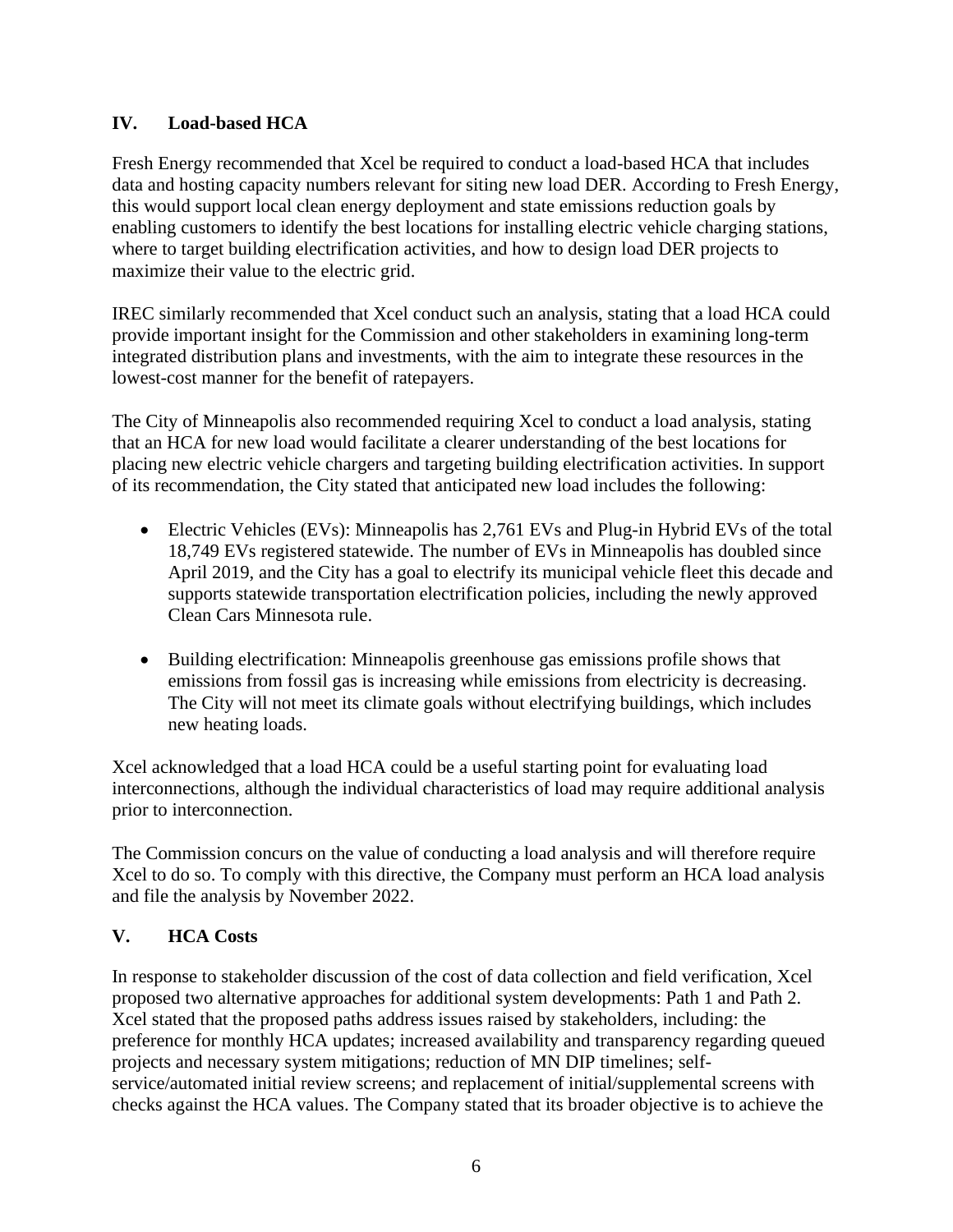Commission's long-term goal to use the hosting capacity analysis in the interconnection process's fast track screens.

The Company stated that under Path 1, it would work closely with its internal Advanced Data Management Systems (ADMS) team to develop a more refined plan, costs, timeline, and proposal for cost recovery in 2022. The Company estimated that its timeline to complete the Primary System asset data validation is approximately 2-3 years with the potential cost in the range of \$27 million–\$32 million. Under Path 2, the Company would allow the ADMS effort to proceed as planned and subsequently initiate a further asset data update process to support an HCA/Interconnection Use Case to fill-in where the Primary System data in the Company's Geographic Information System (GIS) is not robust enough to support an interconnection Use Case and gather and validate secondary system asset data to enable further efficiencies for rooftop/smaller DER interconnection.

In response to the Company's proposals, the Department stated that Path 1 provides little insight into how the primary system asset data validation effort is different from its ongoing ADMS primary system asset data validation effort and that it does not fully explain whether the cost estimate is incremental to the ADMS effort. The Department stated that Path 2 similarly gives little insight into what level of effort is needed, if any, to implement the Fast Track Supplemental Review Screen Use Case (FTSRS), nor what its incremental cost would be.

The Department supported a benefit-cost analysis to examine these proposals, stating that distribution system planning should, to the extent practicable, follow the traditional and longstanding principle of cost causation: those who benefit from a utility investment or service should be required to pay their fair share of the investment or service, and as a corollary, those who cause the utility to incur costs in the course of the utility's provision of energy services should be required to pay for those costs.

The Department therefore recommended that Xcel be required to conduct a benefit-cost analysis of the Company's proposed Path 1 and Path 2 improvements of its hosting capacity analysis in any future cost recovery filing. The Department recommended that the analysis identify which improvements are incremental to any existing and planned grid modernization proposals, such as Xcel's ongoing ADMS project and include a discussion of the revenue generated from those who benefit from improvements.

The Department also recommended that the Commission require Xcel to develop a separate proposal to implement the FTSRS Use Case in the next HCA report consistent with the Commission's long-term goal for the HCA and that Xcel conduct a benefit-cost analysis of the FTSRS Use Case.

Finally, the Department recommended that the Commission require Xcel to exclude its HCA costs from its next rate case if the Company requests recovery of its HCA costs through its next Transmission Cost Recovery Rider petition under Minn. Stat. § 216B.16, subd. 7b (b)(4).<sup>3</sup>

 $3 \text{ Minn}$ . Stat. § 216B.16, subd. 7b (b) (4) allows a utility to recover costs associated with distribution planning required under section 216B.2425, subd. 8, which governs distribution studies.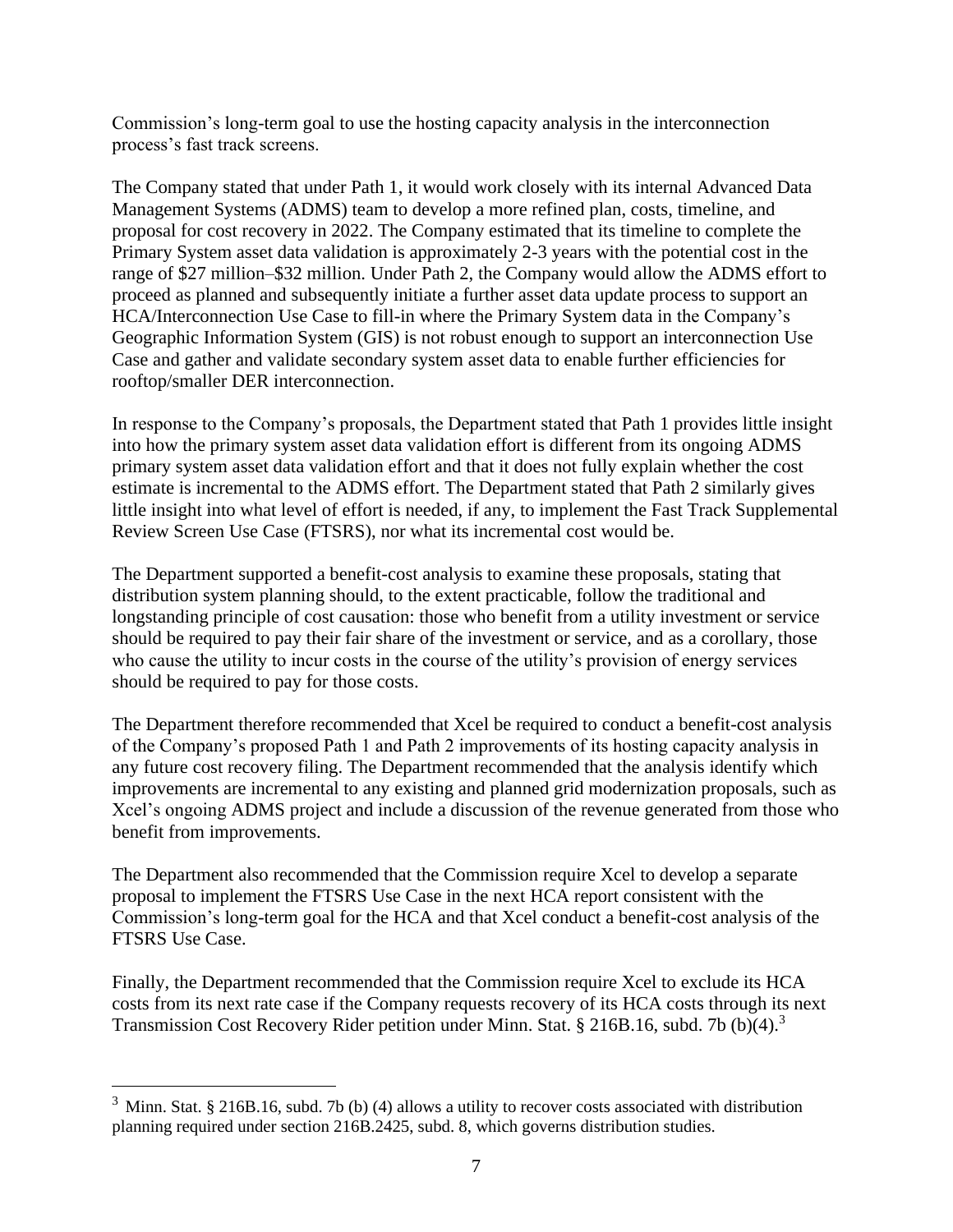The Commission concurs with the Department's recommendations regarding a benefit-cost analysis of Plans 1 and 2, as well as of the FTSRS Use Case, and will direct the Company to conduct such analyses. The Commission also concurs with the Department that Xcel's HCA costs be excluded from its next rate case if the Company requests recovery of those costs through its next Transmission Cost Recovery Rider Petition.

# **VI. Monthly HCA Updates**

Stakeholders such as Fresh Energy and the City of Minneapolis supported moving to monthly HCA updates to facilitate access to the most timely and useful hosting capacity information available.

Xcel stated that to move from quarterly to monthly updates, the Company would need to develop and implement automation solutions in several information systems and complete a foundational field data improvement effort to ensure the automation can produce accurate results. According to the Company, moving to monthly updates would require significant resources and could take approximately 3-5 years to complete and would cost approximately \$43-\$55 million.

The Commission concurs that monthly updates would be valuable but recognizes that the matter requires further analysis. Consequently, the Commission will first require Xcel to provide, in its 2021 HCA Report, options for monthly HCA updates, including cost estimates.

# **VII. Stakeholder Workshops**

As previously directed, Xcel and Commission staff conducted stakeholder outreach on the HCA. The Company held six stakeholder workshops in June and September 2020; summaries of those meetings are included the 2020 HCA Report, Attachment D1 and D2. The Company filed meeting presentations and recordings and also made them available on its hosting capacity webpage.

The Commission recognizes that these workshops have been productive and that continuing such efforts is likely to produce additional insights and helpful recommendations through the process of identifying issues and their possible solutions. The Commission will therefore require additional stakeholder workshops, consistent with the Commission's goals for hosting capacity. The Commission will require such workshops to be held as set forth in the ordering paragraphs below.

# **ORDER**

- 1. The Commission accepts Xcel's 2020 HCA Report and HCA.
- 2. For future HCA reports, Xcel must continue to comply with ordering paragraph 8 of the 2020 HCA Order, which reads:

Xcel's future HCA reports must be detailed enough to provide developers with a reliable estimate of the available level of hosting capacity at the feeder and sub-feeder at the time of submittal of the report to the extent practicable. The information should be sufficient to provide developers with a starting point for interconnection applications.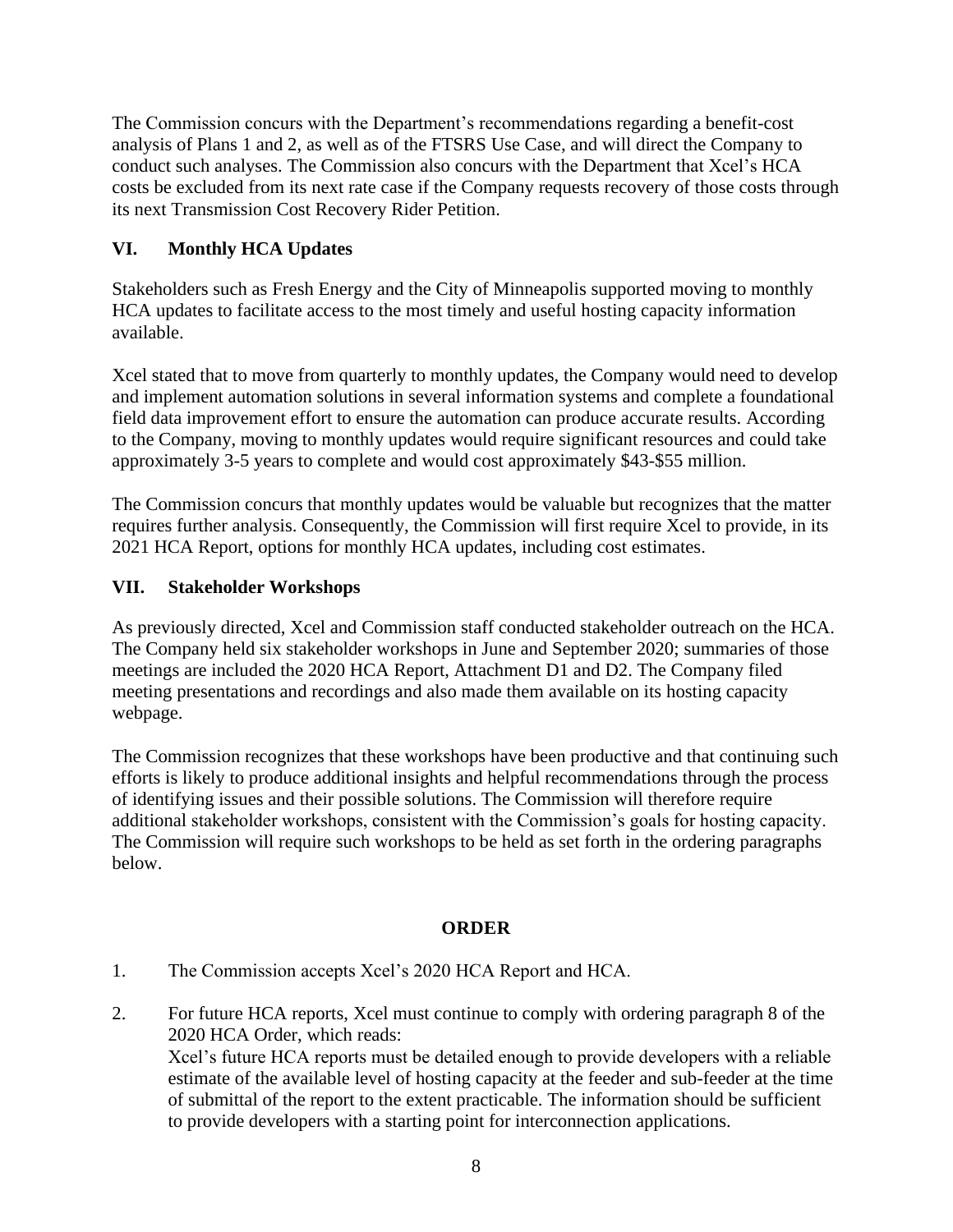- 3. Xcel must fully comply with the requirements of ordering paragraphs 11 and 15 of the 2020 HCA Order and publish all criteria violation and unique line segment numbers on the map by May 2022.
- 4. Xcel must perform an HCA for load and file the analysis by November 2022.
- 5. The Commission directs that stakeholder workshops be held that provide for proposals put forward by stakeholders to incorporate the HCA into the interconnection process; the workshops will be convened by the Distributed Generation Work Group and facilitated by Commission staff. The Commission delegates administrative authority to the Executive Secretary to set schedules and timelines. Xcel shall, in collaboration with stakeholders, identify which priorities should be addressed first. For the priorities, stakeholders shall discuss the costs and benefits. Once complete, Xcel shall use the resulting information to develop a cost-benefit analysis and timelines for the priorities. The Company shall provide this information within 120 days after the workshops conclude, or in the alternative, a status update and revised timeline for providing this timeline.
- 6. Xcel must conduct a benefit-cost analysis of the Company's proposed Path 1 and Path 2 improvements of its hosting capacity analysis in any future cost recovery filing. This analysis should clearly indicate which improvements are incremental to any existing and planned grid modernization proposals, such as Xcel's ongoing Advanced Distribution System Management project. Additionally, this analysis should include a discussion of revenue generation from beneficiaries of any improvements.
- 7. Xcel must exclude its hosting capacity analysis costs from its next rate case if the Company requests recovery of its HCA costs through its next Transmission Cost Recovery Rider Petition.
- 8. Xcel must separately develop a proposal to implement the Fast Track Supplemental Review Screen (FTSRS) Use Case in the next hosting capacity analysis report consistent with the Commission's long-term goal of the hosting capacity analysis and must conduct a benefit-cost analysis of the FTSRS Use Case.
- 9. Xcel must develop, following a Commission determination of the Use Case for future HCA reports, a corresponding data validation plan for HCA results, solicit written feedback from stakeholders on the draft plan, and then include the final plan in the next HCA report. (2020 HCA Order, ordering paragraph 17).
- 10. Xcel must collaborate with stakeholders in evaluating the costs and benefits associated with a hosting capacity analysis able to achieve the following objectives (2020 HCA Order, ordering paragraph 4):
	- a. remaining an early indicator of possible locations for interconnection;
	- b. replacing or augmenting initial review screens and/or supplemental review in the interconnection process; and/or
	- c. automating interconnection studies.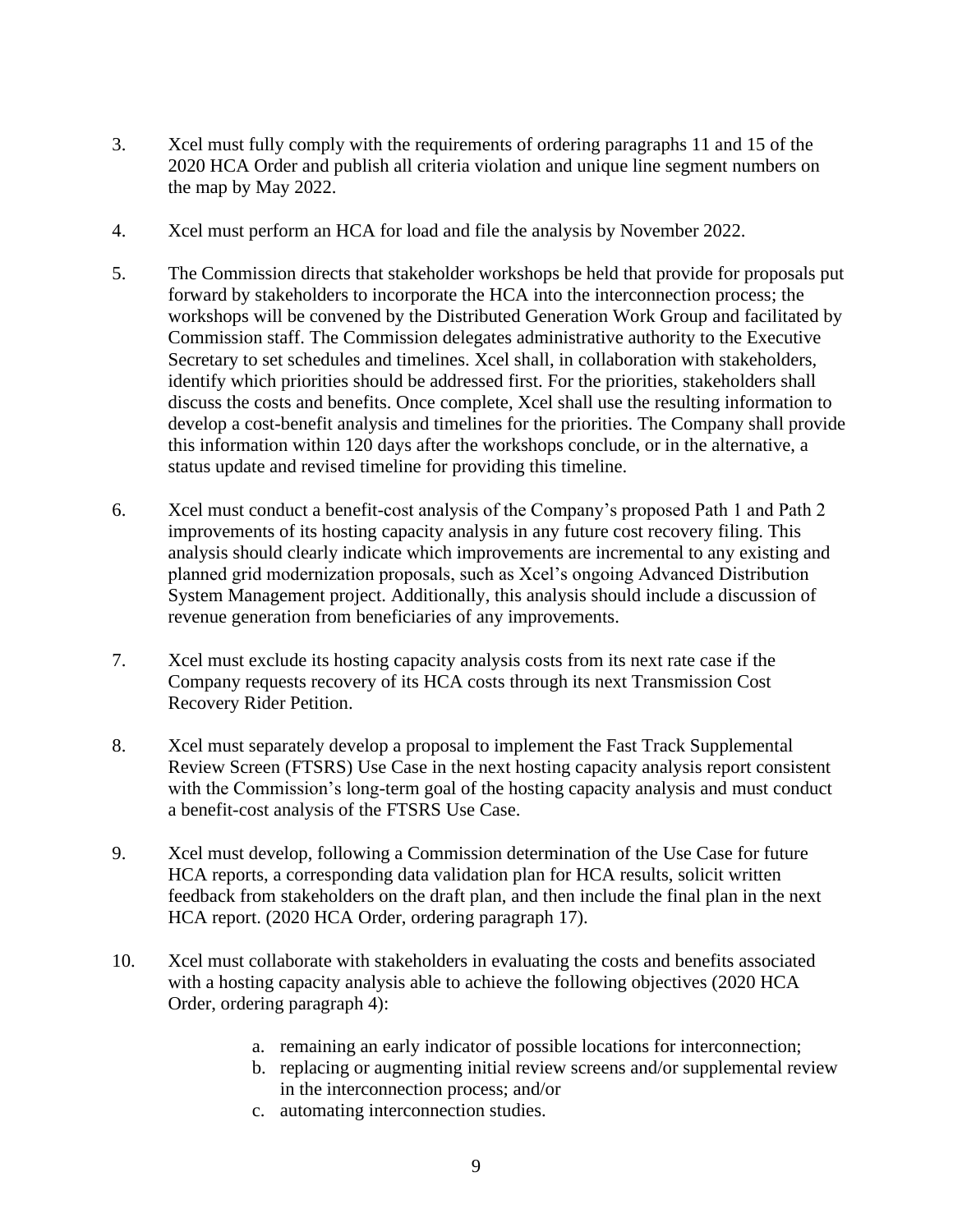- 11. Xcel must continue working with stakeholders to identify opportunities to integrate the HCA and the MN DIP pre-application and screening processes in future iterations of the HCA. (2020 HCA Order, ordering paragraph 5).
- 12. The Commission adopts a long-term goal to use the hosting capacity analysis in the interconnection process's fast track screens. Xcel should work with stakeholders to refine the hosting capacity analysis. Xcel may seek cost and timing clarification from the Commission. (2020 HCA Order, ordering paragraph 9).
- 13. Xcel must provide, in its 2021 HCA Report, options for monthly HCA updates, including cost estimates.
- 14. This order shall become effective immediately.

BY ORDER OF THE COMMISSION

William Auff

Will Seuffert Executive Secretary



This document can be made available in alternative formats (e.g., large print or audio) by calling 651.296.0406 (voice). Persons with hearing or speech impairment may call using their preferred Telecommunications Relay Service or email [consumer.puc@state.mn.us](mailto:consumer.puc@state.mn.us) for assistance.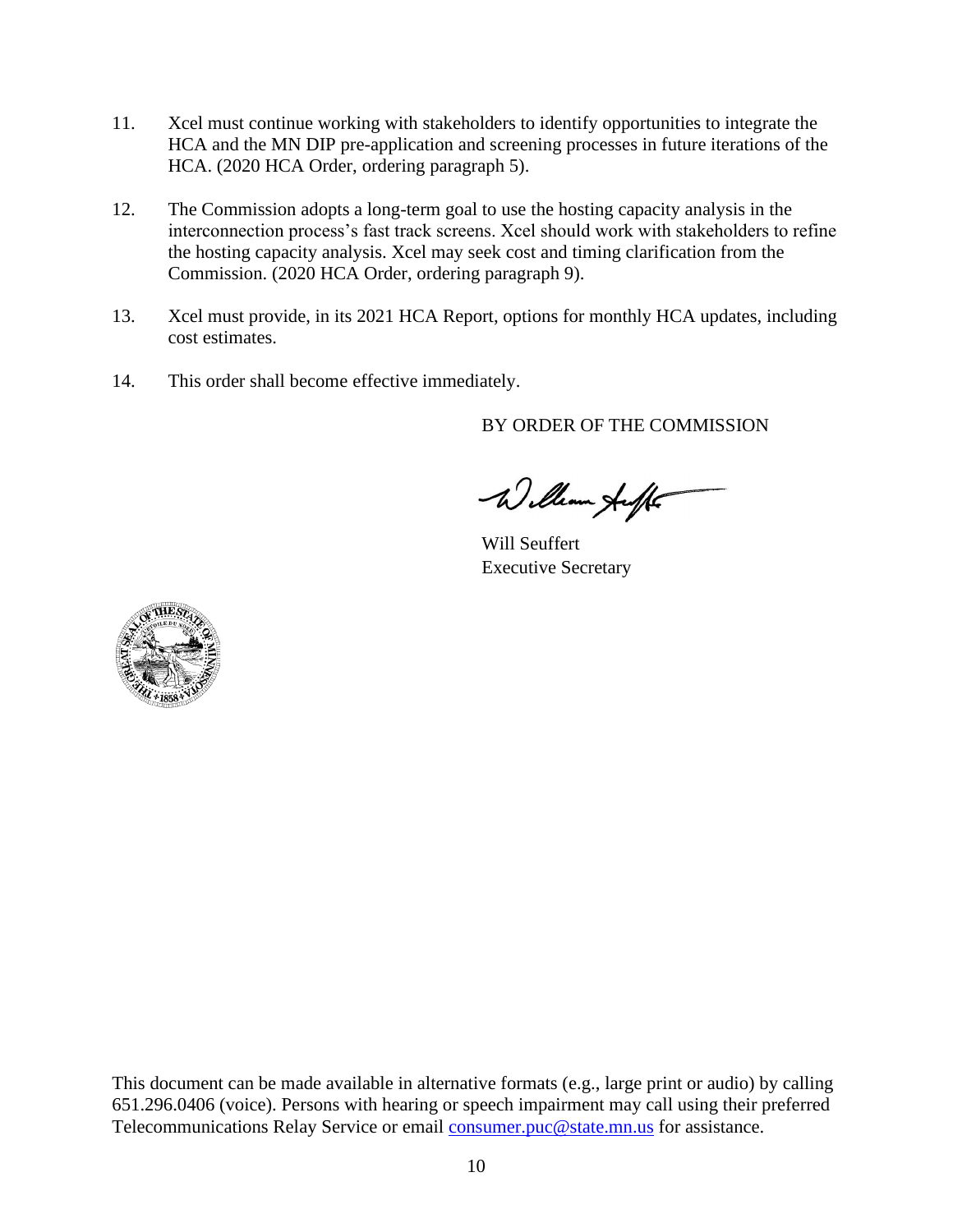#### **CERTIFICATE OF SERVICE**

I, Chrishna Beard, hereby certify that I have this day, served a true and correct copy of the following document to all persons at the addresses indicated below or on the attached list by electronic filing, electronic mail, courier, interoffice mail or by depositing the same enveloped with postage paid in the United States mail at St. Paul, Minnesota.

#### **Minnesota Public Utilities Commission ORDER ACCEPTING REPORT, REQUIRING STAKEHOLDER WORKSHOPS, AND SETTING ADDITIONAL REQUIREMENTS**

Docket Number **E-002/M-20-812** Dated this 9th day of November, 2021

/s/ Chrishna Beard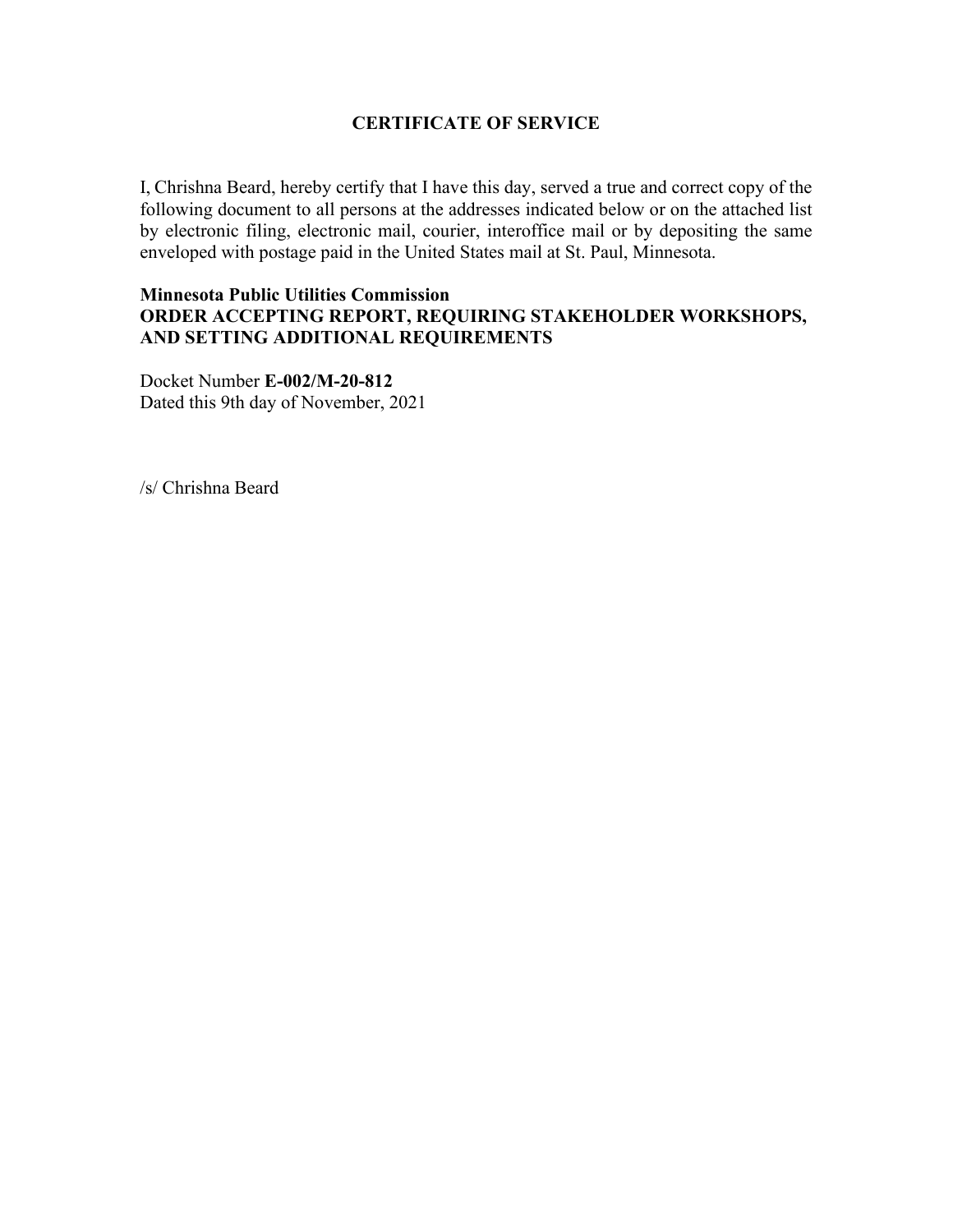| <b>First Name</b> | Last Name                 | Email                                      | Company Name                          | Address                                                                                 | Delivery Method           | <b>View Trade Secret</b> | Service List Name                      |
|-------------------|---------------------------|--------------------------------------------|---------------------------------------|-----------------------------------------------------------------------------------------|---------------------------|--------------------------|----------------------------------------|
| Roxanne           | Achman                    | rachman@co.benton.mn.us                    |                                       | 531 Dewey Street<br>Foley,<br><b>MN</b><br>56329                                        | <b>Electronic Service</b> | No.                      | OFF_SL_20-812_Official<br>Service List |
| Alison C          | Archer                    | aarcher@misoenergy.org                     | <b>MISO</b>                           | 2985 Ames Crossing Rd<br>Eagan,<br><b>MN</b><br>55121                                   | <b>Electronic Service</b> | No                       | OFF_SL_20-812_Official<br>Service List |
| James J.          | Bertrand                  | james.bertrand@stinson.co STINSON LLP<br>m |                                       | 50 S 6th St Ste 2600<br>Minneapolis,<br>ΜN<br>55402                                     | <b>Electronic Service</b> | No                       | OFF_SL_20-812_Official<br>Service List |
| James             | Canaday                   | james.canaday@ag.state.<br>mn.us           | Office of the Attorney<br>General-RUD | <b>Suite 1400</b><br>445 Minnesota St.<br>St. Paul,<br><b>MN</b><br>55101               | <b>Electronic Service</b> | l No                     | OFF_SL_20-812_Official<br>Service List |
| John              | Coffman                   | john@johncoffman.net                       | AARP                                  | 871 Tuxedo Blvd.<br>St, Louis,<br><b>MO</b><br>63119-2044                               | <b>Electronic Service</b> | No                       | OFF_SL_20-812_Official<br>Service List |
| Generic Notice    | <b>Commerce Attorneys</b> | commerce.attorneys@ag.st<br>ate.mn.us      | Office of the Attorney<br>General-DOC | 445 Minnesota Street Suite<br>1400<br>St. Paul,<br>MN<br>55101                          | Electronic Service        | Yes                      | OFF_SL_20-812_Official<br>Service List |
| Riley             | Conlin                    | riley.conlin@stoel.com                     | <b>Stoel Rives LLP</b>                | 33 S. 6th Street<br><b>Suite 4200</b><br>Minneapolis,<br>MN<br>55402                    | <b>Electronic Service</b> | l No                     | OFF_SL_20-812_Official<br>Service List |
| Brooke            | Cooper                    | bcooper@allete.com                         | Minnesota Power                       | 30 W Superior St<br>Duluth,<br><b>MN</b><br>558022191                                   | <b>Electronic Service</b> | No                       | OFF_SL_20-812_Official<br>Service List |
| George            | Crocker                   | gwillc@nawo.org                            | North American Water<br>Office        | PO Box 174<br>Lake Elmo,<br>ΜN<br>55042                                                 | <b>Electronic Service</b> | No                       | OFF_SL_20-812_Official<br>Service List |
| John              | Farrell                   | jfarrell@ilsr.org                          | Institute for Local Self-<br>Reliance | 2720 E. 22nd St<br>Institute for Local Self-<br>Reliance<br>Minneapolis,<br>MN<br>55406 | <b>Electronic Service</b> | No                       | OFF_SL_20-812_Official<br>Service List |
|                   |                           |                                            |                                       |                                                                                         |                           |                          |                                        |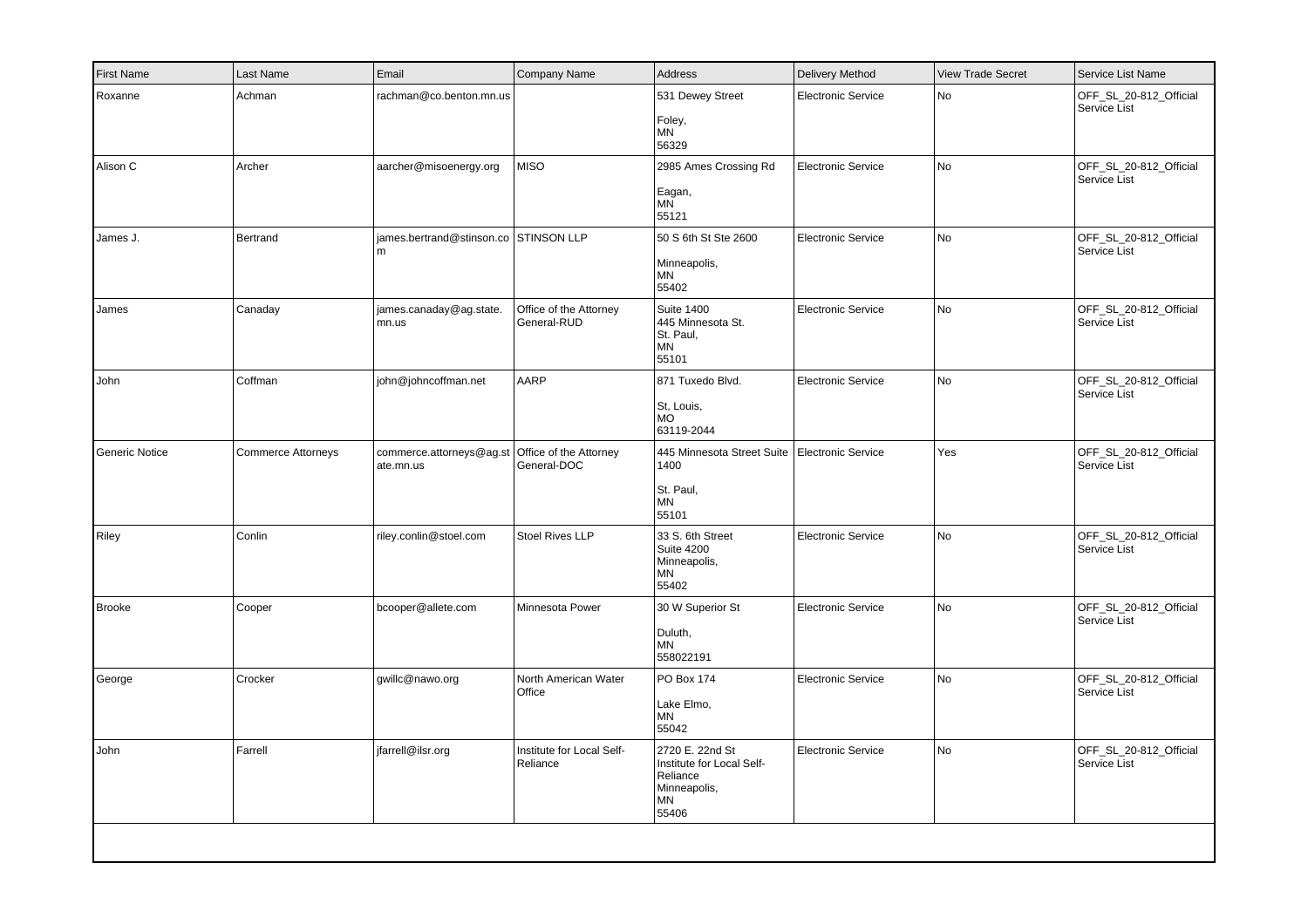| <b>First Name</b> | Last Name        | Email                                                  | Company Name                                  | Address                                                                          | <b>Delivery Method</b>    | <b>View Trade Secret</b> | Service List Name                      |
|-------------------|------------------|--------------------------------------------------------|-----------------------------------------------|----------------------------------------------------------------------------------|---------------------------|--------------------------|----------------------------------------|
| Sharon            | Ferguson         | sharon.ferguson@state.mn<br>.us                        | Department of Commerce                        | 85 7th Place E Ste 280<br>Saint Paul,<br><b>MN</b><br>551012198                  | <b>Electronic Service</b> | No                       | OFF_SL_20-812_Official<br>Service List |
| Edward            | Garvey           | edward.garvey@AESLcons   AESL Consulting<br>ulting.com |                                               | 32 Lawton St<br>Saint Paul,<br><b>MN</b><br>55102-2617                           | <b>Electronic Service</b> | No                       | OFF_SL_20-812_Official<br>Service List |
| Janet             | Gonzalez         | Janet.gonzalez@state.mn.<br><b>us</b>                  | Public Utilities Commission Suite 350         | 121 7th Place East<br>St. Paul,<br><b>MN</b><br>55101                            | <b>Electronic Service</b> | No                       | OFF_SL_20-812_Official<br>Service List |
| Kim               | Havey            | kim.havey@minneapolismn City of Minneapolis<br>vop.    |                                               | 350 South 5th Street,<br>Suite 315M<br>Minneapolis,<br>MN<br>55415               | <b>Electronic Service</b> | <b>No</b>                | OFF_SL_20-812_Official<br>Service List |
| Adam              | Heinen           | aheinen@dakotaelectric.co<br>m                         | Dakota Electric Association   4300 220th St W | Farmington,<br><b>MN</b><br>55024                                                | <b>Electronic Service</b> | No                       | OFF_SL_20-812_Official<br>Service List |
| Michael           | Hoppe            | lu23@ibew23.org                                        | Local Union 23, I.B.E.W.                      | 445 Etna Street<br>Ste. 61<br>St. Paul,<br>MN<br>55106                           | Electronic Service        | <b>No</b>                | OFF SL 20-812 Official<br>Service List |
| Alan              | Jenkins          | aj@jenkinsatlaw.com                                    | Jenkins at Law                                | 2950 Yellowtail Ave.<br>Marathon,<br>FL.<br>33050                                | <b>Electronic Service</b> | No                       | OFF_SL_20-812_Official<br>Service List |
| Richard           | Johnson          | Rick.Johnson@lawmoss.co Moss & Barnett<br>m            |                                               | 150 S. 5th Street<br><b>Suite 1200</b><br>Minneapolis,<br>MN<br>55402            | Electronic Service        | No                       | OFF_SL_20-812_Official<br>Service List |
| Sarah             | Johnson Phillips | sarah.phillips@stoel.com                               | Stoel Rives LLP                               | 33 South Sixth Street<br><b>Suite 4200</b><br>Minneapolis,<br><b>MN</b><br>55402 | <b>Electronic Service</b> | <b>No</b>                | OFF_SL_20-812_Official<br>Service List |
| Thomas            | Koehler          | TGK@IBEW160.org                                        | Local Union #160, IBEW                        | 2909 Anthony Ln<br>St Anthony Village,<br><b>MN</b><br>55418-3238                | Electronic Service        | No                       | OFF_SL_20-812_Official<br>Service List |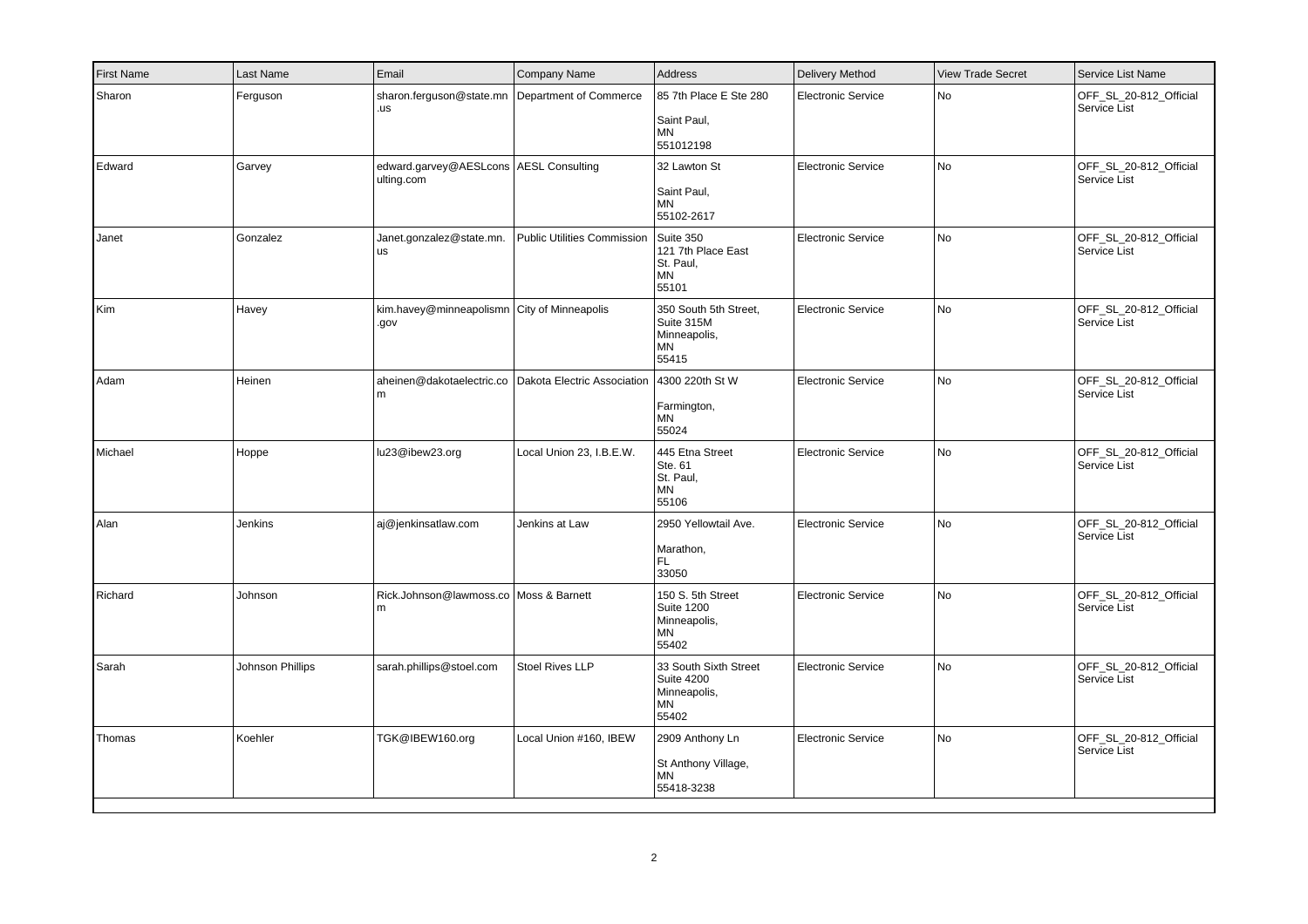| <b>First Name</b> | Last Name    | Email                                                  | Company Name                                               | Address                                                                                 | <b>Delivery Method</b>    | <b>View Trade Secret</b> | Service List Name                      |
|-------------------|--------------|--------------------------------------------------------|------------------------------------------------------------|-----------------------------------------------------------------------------------------|---------------------------|--------------------------|----------------------------------------|
| Peder             | Larson       | plarson@larkinhoffman.co<br>m                          | Larkin Hoffman Daly &<br>Lindgren, Ltd.                    | 8300 Norman Center Drive<br><b>Suite 1000</b><br>Bloomington,<br><b>MN</b><br>55437     | Electronic Service        | No                       | OFF_SL_20-812_Official<br>Service List |
| Kavita            | Maini        | kmaini@wi.rr.com                                       | KM Energy Consulting,<br>LLC                               | 961 N Lost Woods Rd<br>Oconomowoc,<br>WI<br>53066                                       | <b>Electronic Service</b> | No                       | OFF_SL_20-812_Official<br>Service List |
| Pam               | Marshall     | pam@energycents.org                                    | Energy CENTS Coalition                                     | 823 7th St E<br>St. Paul,<br><b>MN</b><br>55106                                         | <b>Electronic Service</b> | No                       | OFF_SL_20-812_Official<br>Service List |
| Maria             | McCoy        | maria@ilsr.org                                         | Institute for Local Self-<br>Reliance                      | 2720 E 22nd St.<br>Minneapolis,<br>MN<br>55406                                          | <b>Electronic Service</b> | <b>No</b>                | OFF_SL_20-812_Official<br>Service List |
| Joseph            | Meyer        | joseph.meyer@ag.state.mn<br>.us                        | Office of the Attorney<br>General-RUD                      | Bremer Tower, Suite 1400<br>445 Minnesota Street<br>St Paul,<br><b>MN</b><br>55101-2131 | <b>Electronic Service</b> | <b>No</b>                | OFF_SL_20-812_Official<br>Service List |
| Stacy             | Miller       | stacy.miller@minneapolism City of Minneapolis<br>n.gov |                                                            | 350 S. 5th Street<br>Room M 301<br>Minneapolis,<br>MN<br>55415                          | <b>Electronic Service</b> | <b>No</b>                | OFF SL 20-812 Official<br>Service List |
| David             | Moeller      | dmoeller@allete.com                                    | Minnesota Power                                            | 30 W Superior St<br>Duluth,<br><b>MN</b><br>558022093                                   | <b>Electronic Service</b> | No                       | OFF_SL_20-812_Official<br>Service List |
| Andrew            | Moratzka     | andrew.moratzka@stoel.co Stoel Rives LLP<br>m          |                                                            | 33 South Sixth St Ste 4200<br>Minneapolis,<br><b>MN</b><br>55402                        | Electronic Service        | No                       | OFF_SL_20-812_Official<br>Service List |
| David             | <b>Niles</b> | david.niles@avantenergy.c<br>om                        | Minnesota Municipal Power 220 South Sixth Street<br>Agency | <b>Suite 1300</b><br>Minneapolis,<br>Minnesota<br>55402                                 | <b>Electronic Service</b> | No                       | OFF_SL_20-812_Official<br>Service List |
| Carol A.          | Overland     | overland@legalectric.org                               | Legalectric - Overland Law<br>Office                       | 1110 West Avenue<br>Red Wing,<br><b>MN</b><br>55066                                     | Electronic Service        | No                       | OFF_SL_20-812_Official<br>Service List |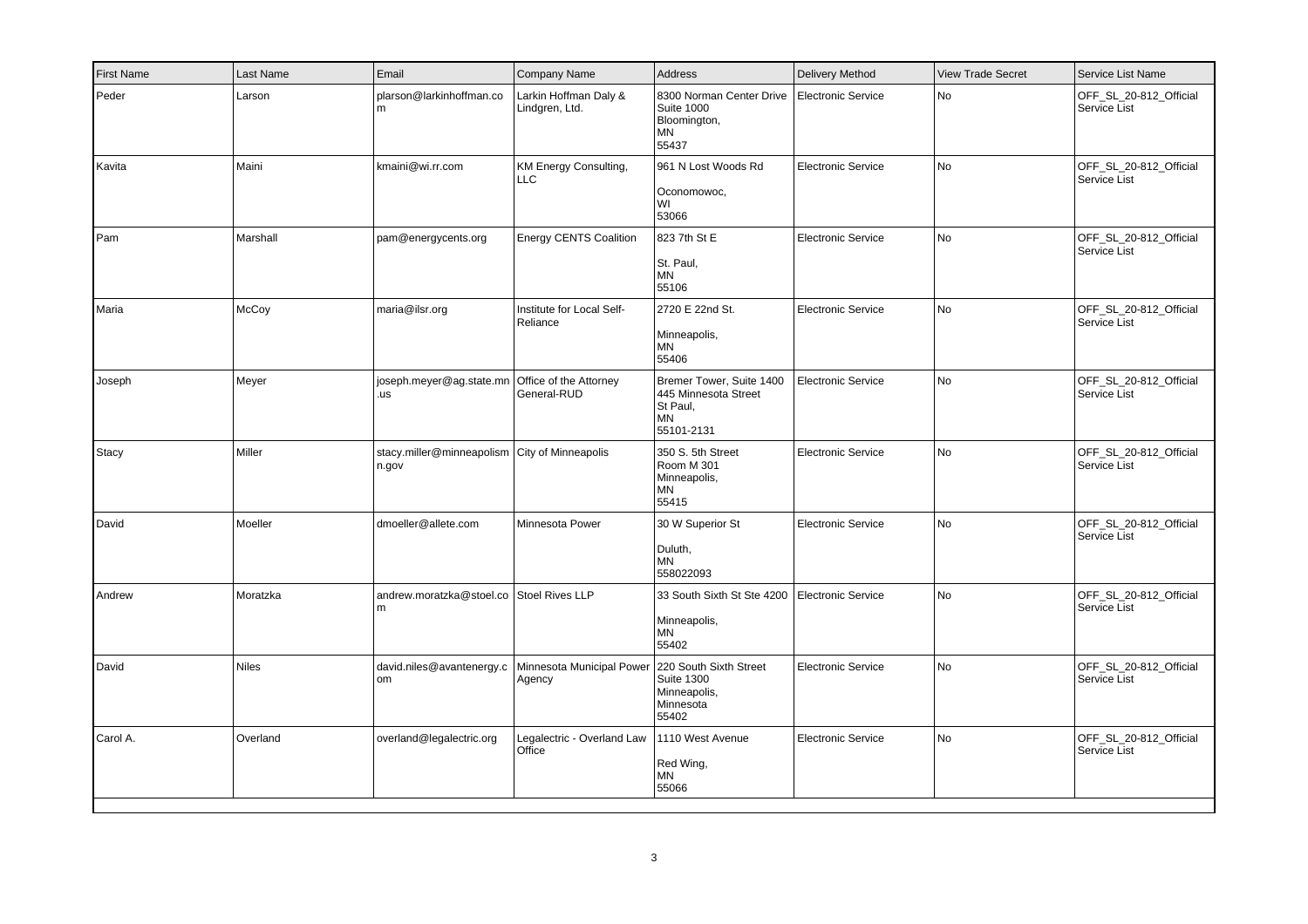| First Name            | Last Name     | Email                                                                     | Company Name                                   | Address                                                              | Delivery Method           | <b>View Trade Secret</b> | Service List Name                      |
|-----------------------|---------------|---------------------------------------------------------------------------|------------------------------------------------|----------------------------------------------------------------------|---------------------------|--------------------------|----------------------------------------|
| <b>Generic Notice</b> |               | Residential Utilities Division   residential.utilities@ag.stat<br>e.mn.us | Office of the Attorney<br>General-RUD          | 1400 BRM Tower<br>445 Minnesota St<br>St. Paul,<br>MN<br>551012131   | <b>Electronic Service</b> | Yes                      | OFF SL 20-812 Official<br>Service List |
| Kevin                 | Reuther       | kreuther@mncenter.org                                                     | MN Center for<br><b>Environmental Advocacy</b> | 26 E Exchange St, Ste 206<br>St. Paul,<br><b>MN</b><br>551011667     | Electronic Service        | l No                     | OFF_SL_20-812_Official<br>Service List |
| Isabel                | Ricker        | ricker@fresh-energy.org                                                   | Fresh Energy                                   | 408 Saint Peter Street<br>Suite 220<br>Saint Paul,<br>MN<br>55102    | <b>Electronic Service</b> | No                       | OFF_SL_20-812_Official<br>Service List |
| Richard               | Savelkoul     | rsavelkoul@martinsquires.c Martin & Squires, P.A.<br>om                   |                                                | 332 Minnesota Street Ste<br>W2750<br>St. Paul,<br><b>MN</b><br>55101 | Electronic Service        | l No                     | OFF_SL_20-812_Official<br>Service List |
| Will                  | Seuffert      | Will.Seuffert@state.mn.us                                                 | <b>Public Utilities Commission</b>             | 121 7th PI E Ste 350<br>Saint Paul,<br>MN<br>55101                   | <b>Electronic Service</b> | Yes                      | OFF_SL_20-812_Official<br>Service List |
| Bria                  | Shea          | bria.e.shea@xcelenergy.co   Xcel Energy<br>m                              |                                                | 414 Nicollet Mall<br>Minneapolis,<br><b>MN</b><br>55401              | <b>Electronic Service</b> | No                       | OFF_SL_20-812_Official<br>Service List |
| Ken                   | Smith         | ken.smith@districtenergy.c<br>om                                          | District Energy St. Paul Inc.                  | 76 W Kellogg Blvd<br>St. Paul,<br><b>MN</b><br>55102                 | <b>Electronic Service</b> | No.                      | OFF_SL_20-812_Official<br>Service List |
| Sky                   | Stanfield     | stanfield@smwlaw.com                                                      | Shute, Mihaly &<br>Weinberger                  | 396 Hayes Street<br>San Francisco,<br>CA<br>94102                    | <b>Electronic Service</b> | No                       | OFF_SL_20-812_Official<br>Service List |
| Byron E.              | <b>Starns</b> | byron.starns@stinson.com                                                  | <b>STINSON LLP</b>                             | 50 S 6th St Ste 2600<br>Minneapolis,<br>MN<br>55402                  | <b>Electronic Service</b> | l No                     | OFF_SL_20-812_Official<br>Service List |
| James M               | Strommen      | jstrommen@kennedy-<br>graven.com                                          | Kennedy & Graven,<br>Chartered                 | 150 S 5th St Ste 700<br>Minneapolis,<br>MN<br>55402                  | <b>Electronic Service</b> | No                       | OFF_SL_20-812_Official<br>Service List |